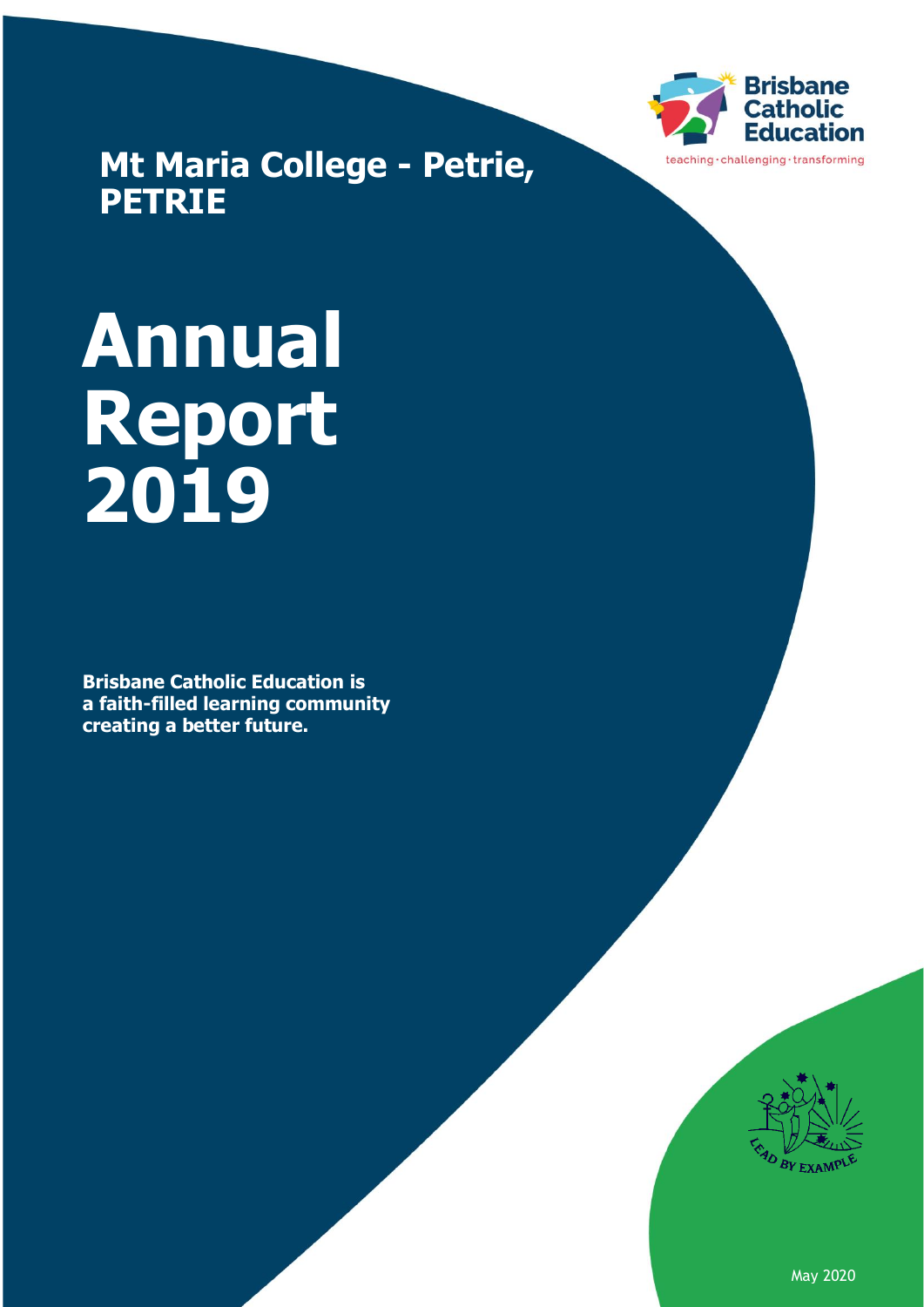# Contact information

| <b>School</b>         | Mt Maria College - Petrie     |
|-----------------------|-------------------------------|
| <b>Postal address</b> | PO Box 130, PETRIE, QLD, 4502 |
| <b>Phone</b>          | $(07)$ 3285 5500              |
| <b>Email</b>          | spetrie@bne.catholic.edu.au   |
| School website        | www.mmcp.gld.edu.au           |
| <b>Contact Person</b> | Wayne Chapman - Principal     |

## **Principal's foreword**

The 2019 Annual Report presents information for reporting requirements and informs the wider community of our school's operations and achievements through the year. The report includes information on the school's profile, curriculum delivery, social climate, school funding, workforce composition and student performance.

#### **School progress towards its goals in 2019**

During 2019 Mt Maria College continue to grow and develop as a contemporary learning institution, achieving all of its goals in terms of developing a strong Catholic identity, enhancing excellent learning and teaching and in terms of building a sustainable future.

Our focus upon student literacy learning has seen us attain all of our goals for the 2019 year. All students reached our literacy target goals assisted by our intense involvement in the Accelerate Literacy program showing significant growth in this as well as NAPLAN achievement.

Our focus upon building a sustainable future was centred upon improving student attendance. This goal was attained via significant college process development to track and intervene in situations of student nonattendance.

As a Catholic College, we continually seek to strengthen our Catholic identity. Our Marist outreach programs were strengthened by involvement from every House Group in the *The Breakfast Club* program in 2019. We implemented significant Professional Learning for staff throughout the year including many staff members attending conference opportunities at the Marist Spirituality Centre in Mittagong.

2019 delivered impressive growth throughout all aspects of our College and as a Community we take great pride in knowing that we achieved all of our annual goals and most importantly delivered on our mission to improve the learning progress of all students.

| Goal                                                                                                                                                                                                         | <b>Progress</b> |
|--------------------------------------------------------------------------------------------------------------------------------------------------------------------------------------------------------------|-----------------|
| By the end of 2019, we will have strengthened our focus on prayer and<br>reflection throughout the college, and all staff will have had the opportunity<br>to be engaged with the College outreach programs. | Achieved        |
| By the end of 2019, 75% of Years 7 and 8 students will have scored 12 or<br>better in the Writing Monitoring Tool and 35% of these students will be in<br>the 'target zone'.                                 | Achieved        |
| By the end of 2019, all students across Years 7-12 will have accessed and<br>engaged with the RSE curriculum through the Pastoral Care Program.                                                              | Achieved        |
| By the end of 2019, college processes will be enhanced to increase the<br>percentage of students reaching the target attendance zone.                                                                        | Achieved        |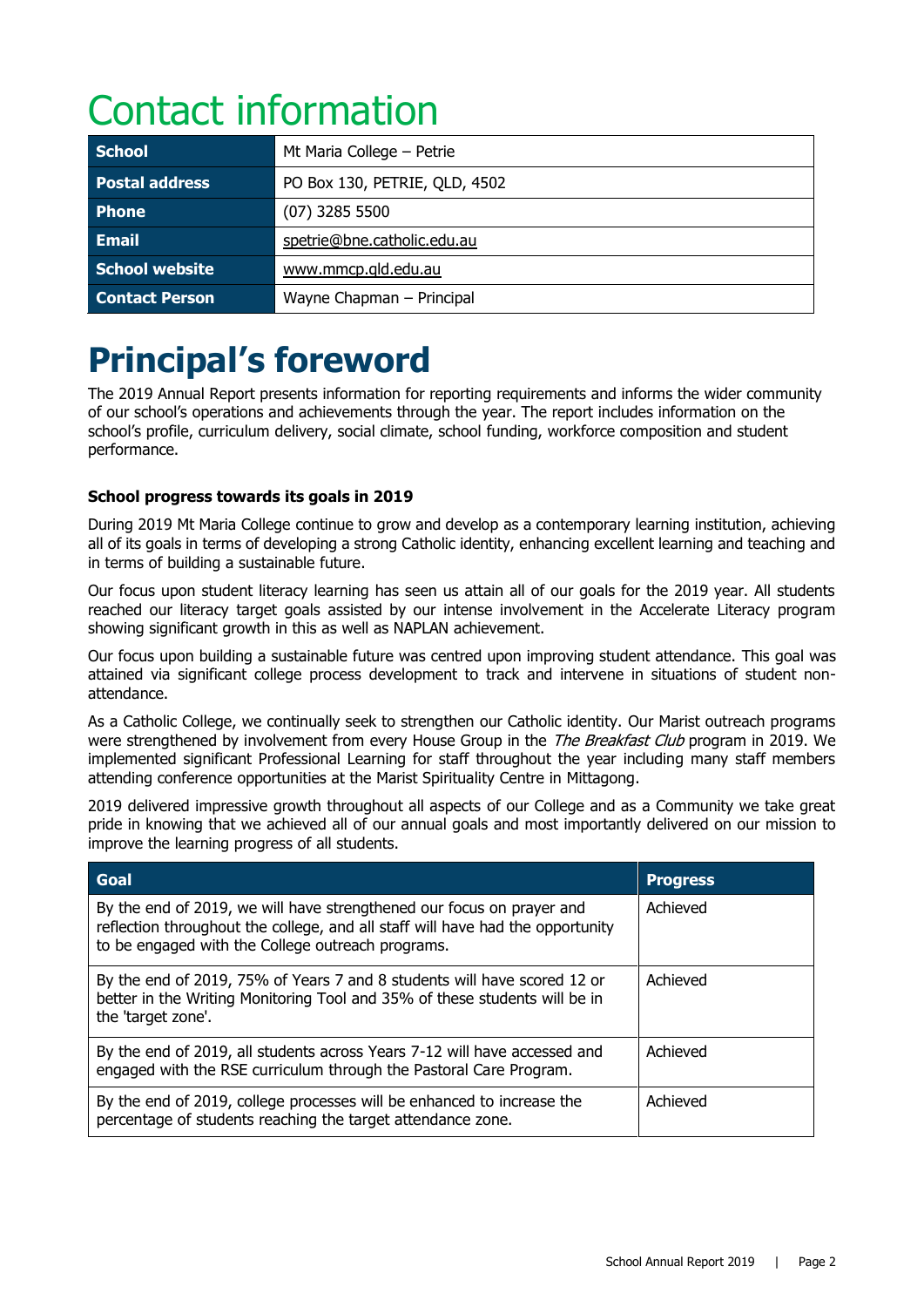#### **Future outlook**

The explicit improvement agenda for 2020 will focus on gaining improvements in the following areas:

- Literacy
- Student attendance
- Processes regarding differentiation for learning and recording of adjustments
- Enhancing Catholic Identity

### **Our school at a glance**

#### **School profile**

Mt Maria College - Petrie is a Catholic school administered through Catholic Education Archdiocese of Brisbane.

| <b>Coeducational or single sex:</b> | Coeducational |
|-------------------------------------|---------------|
|-------------------------------------|---------------|

**Year levels offered in 2019:** Secondary - Years 7 to 12

#### **Student enrolments for this school:**

|      | <b>Total</b> | <b>Girls</b> | <b>Boys</b> | <b>Aboriginal and</b><br><b>Torres Strait</b><br><b>Islander</b><br>students |
|------|--------------|--------------|-------------|------------------------------------------------------------------------------|
| 2019 | 409          | 164          | 245         | 26                                                                           |

Student counts are based on the Census (August) enrolment collection.

#### **Characteristics of the student body**

Mt Maria College Petrie is a systemic co-educational secondary college within the Brisbane Catholic Archdiocese. Our Vision is to provide a holistic Catholic Christian education that inspires, motivates and challenges students and empower them to be life-long learners, who actively contribute to the transformation of our world through example, service and leadership. As a member of the Marist Schools Australia Network, the College embeds the Marist Charism across all areas or our College community.

Our College draws from a number of suburbs in and around the Petrie area and beyond. BCE Student Census Feeder Schools (2018) shows that 57 % of enrolments stem from non-Catholic feeder schools and remaining enrolments come from 43% Catholic feeder schools. These numbers are indicative of previous years. Our Enrolment 4 Year Trends show an increase in student enrolments of 8.2% along with a steady 8 student retention rate of 95.5%. The diversity in our feeder schools reflects our student religious profile that shows 38.5% are Catholic, 29.1% other Christians, 0.9 % other faiths, 25.3% identify as having no religious beliefs and 6.2% have not stated. 5 Our unique character lends itself to being able to meet the educational needs of most students and is of particular interest to those who would benefit by being in a small environment. Our End of Year Student Enrolment was 409 and 36% of the student population were verified as having a disability. This is reflective of our beliefs that every learner can achieve success in life and learning, where diversity is valued, and shared wisdom contributes to decision-making that enriches and enlivens our world. We strive to provide a valid pathway for our student population. 97.7% of our student population achieved their QCE and left with a Certificate II and 63.64 % of our students also graduated with a nationally accredited Certificate III or IV. Our high expectations for learning, and instilling a sense that learning is lifelong is reflected by the fact that 38% of our students have now gone on to study a Diploma or Bachelor degree in 2019.

#### **Curriculum delivery**

#### **Approach to curriculum delivery**

Approach to curriculum delivery Learning is inextricably linked with living life to the full; it is personal, relational and communal; and visible, active and interactive to construct knowledge and meaning. Mt Maria College Petrie believes that Years 7 to 10 are crucial times in the development of students and therefore delivered learning programs that were planned from the Australian Curriculum and promoted high expectations, equity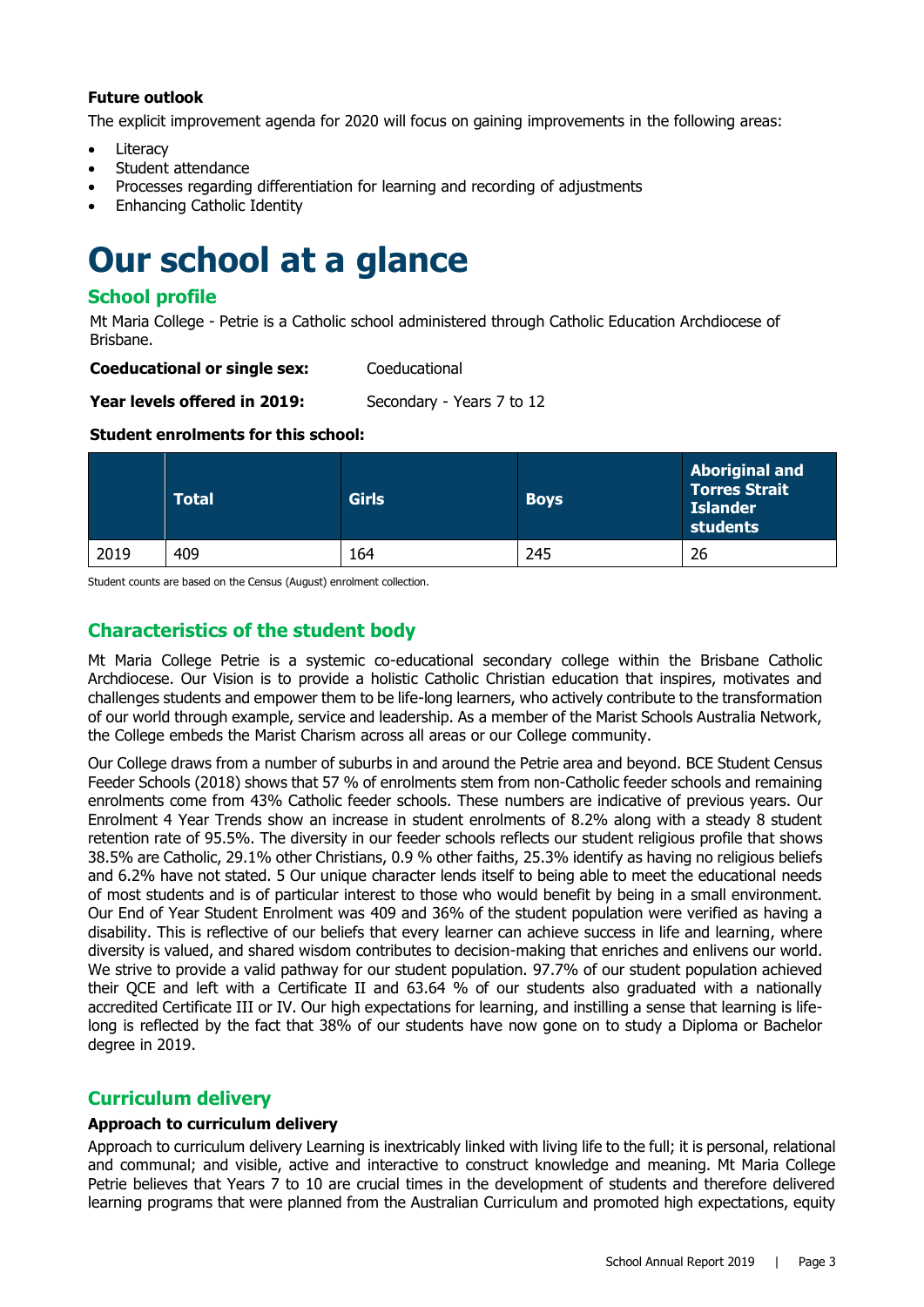and excellence. The BCE Model of Pedagogy guided our curriculum design and delivery. It therefore focused on learners and their learning; established clear learning intentions and success criteria; activated multiple opportunities for learning; responded with feedback to move learning forward and evaluated the impact of our teaching through data. We aimed to ensure that our learning program were engaging, authentic, built on successes, developed transferable skills, enhanced literacy and numeracy skills and promoted faith learning that is life long and life giving.

#### **Years 7-8: A time of Transition and Consolidation**

Years 7 -8 are seen as crucial years of development as students make the all-important leap from primary to secondary education and begin to consolidate literacy and numeracy skills.

#### **Year 9: Setting the Course**

Year 9 is the year in which students begin studying subjects in greater depth. They can choose elective subjects across a wide range of ACARA offerings. The focus of our curriculum in Year 9 is on wise choices and building on the progress and successes of the previous two years.

#### **Year 10: A Gateway to the Future**

Year 10 offers a range of subjects for students wishing to continue to tertiary education, those moving on to vocational courses and students wishing to enter employment. The curriculum allows students to undertake work placements, career education TAFE accredited courses and other training options. As part of the SET Planning process students engage in the Harrison's Online Tool that provided further insight for Students and Parents/Carers regarding students' strengths and interests and future career aspirations.

#### **Year 11 and 12: Looking Beyond**

At the end of Year 10, students are able to choose from a variety of educational pathways leading to: the Queensland Certificate of Education (QCE), tertiary study, a trade or employment. The College also offers a limited number of places for students with specific learning/social needs to pursue the Senior Vocational Access Program a course of study that can lead to the QCE, Certificate III courses and or employment when they leave school.

#### **Students studied subjects from the following areas over the two years:**

- Certificate III Christian Ministry and Theology
- English (Authority subject) or English Communication
- Mathematics B, A or Prevocational Mathematics
- Certificate II Skills for Work and Vocational Placement
- **Biology**
- Chemistry
- Agricultural Practices
- Film Television and New Media
- Business Studies
- Hospitality Practices
- Information & Communication Technology
- Industrial Technology Skills
- Music in Practices
- Visual Arts in Practice
- Recreation Studies
- Work Experience/Placement or School Based Traineeship or Apprenticeships
- TAFE Course Certificate II IV based on availability and suitability

#### **Co-curricular activities**

- Marcellin Champagnat Day celebrations
- Coin line PC challenge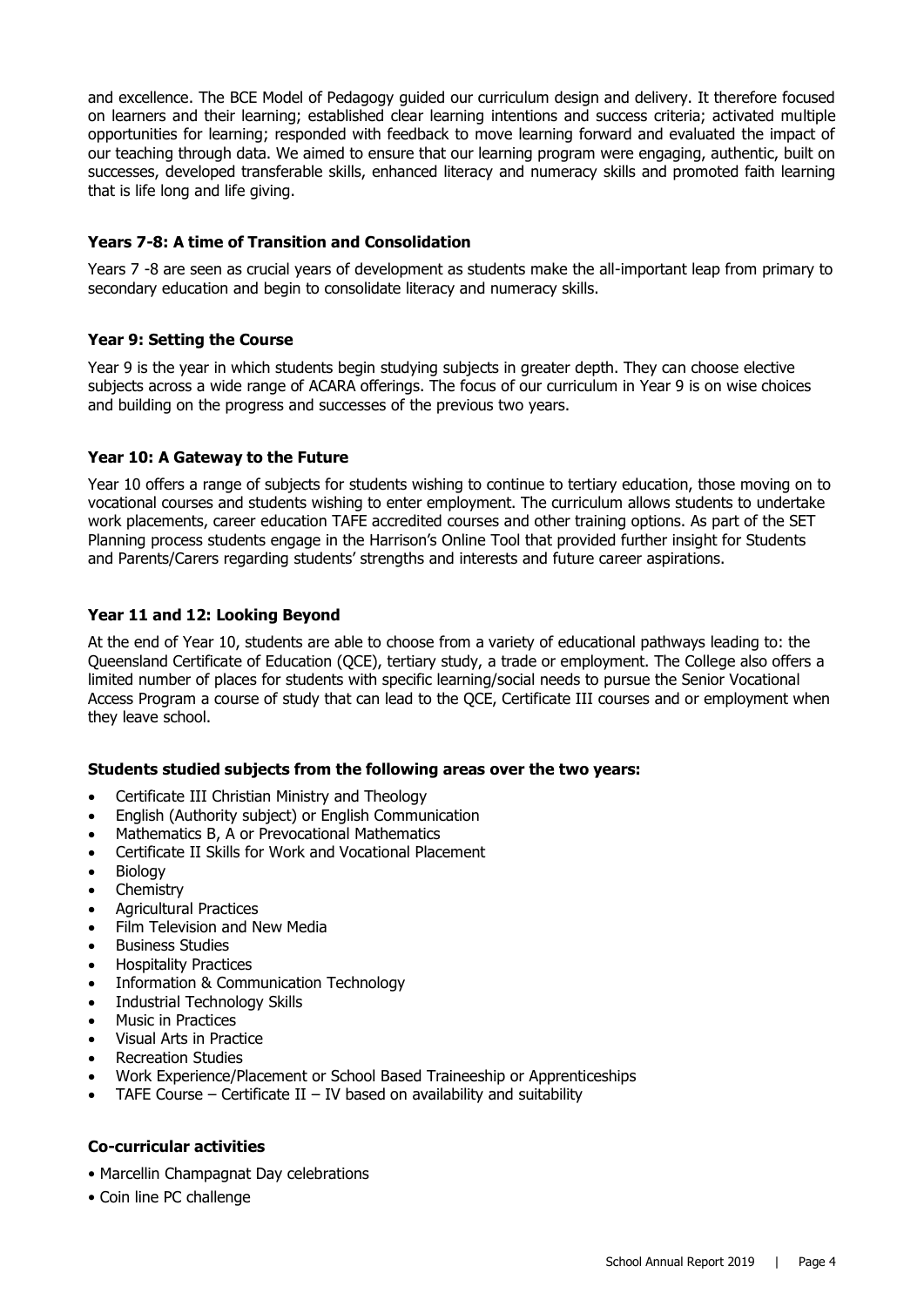- Canteen bandanna Day tug a war
- House Masses
- House welcome breakfasts
- Mothers / Father's Day breakfasts
- Opening Mass
- Evening of Excellence Awards
- Years 7 to 10 camps
- Swimming / cross country / athletics carnivals
- District / regional /state sport
- SRC student representative committee
- Senior buddies to year 7 students
- National day of Action against anti Bullying and Violence.
- RUOK Dy
- College choir
- College band
- Anzac Day school service
- Anzac Day march at Kallangur
- Lunch time clubs dungeon and dragons, Mario Karts Lunch time touch football competitions
- Whole school Picnic Day end of year celebration
- Year 12 school Formal
- St Vinnies sleep out
- Redcliffe Breakfast club Thursday afternoons

#### **How information and communication technologies are used to assist learning**

The College is outstanding in processes involving the convergence of technology with learning. Each student has a MacBook computer with wireless connectivity across the campus. Student learning is supported by the Office 365 suite with all learning materials accessible via Microsoft Teams and the Class Onenote. For teachers, student learning data informs planning and preparation utilising Business Intelligence software to support students in their learning growth.

#### **Social climate**

#### **Overview**

Central to our existence is the genuine concern for each student's academic, spiritual and personal development. Promoting the Catholic faith, personal formation and building confidence and self esteem are paramount within our College community. There is a strong sense of family atmosphere and a great support for our College Mission. At Mt Maria College Petrie our focus is on teaching students to build and maintain positive relationships. Our Positive Relationships Policy, outlines what positive relationships are and how we promote them. We acknowledged that sometimes relationships break down and that his can lead to bullying. This policy therefore describes how the Mt Maria College Community will work collaboratively in such situations to ensure the wellbeing and education of all. Mt Maria College Petrie is a very diverse society with students coming from a variety of backgrounds. We offer a very individualised support in a range of areas to ensure young people fit in and we celebrate all our differences with pride. For those students who have difficulty feeling comfortable at school, our College Counsellor and Pastoral Leaders work closely with parents, staff and the community to ensure that these students can also find their place at Mt Maria College Petrie.

#### **Family and community engagement**

The College has a number of dynamic relationships with a large number of community groups. Our priority throughout 2019 was to build positive relationships with Our Lady of the Way, Parish preist Fr Geo Francis and the Petrie Parish community and to promote and welcome Catholic education for everyone. We extended this through the Religious Life of the School, our social justice outreach programs and interactions with the wider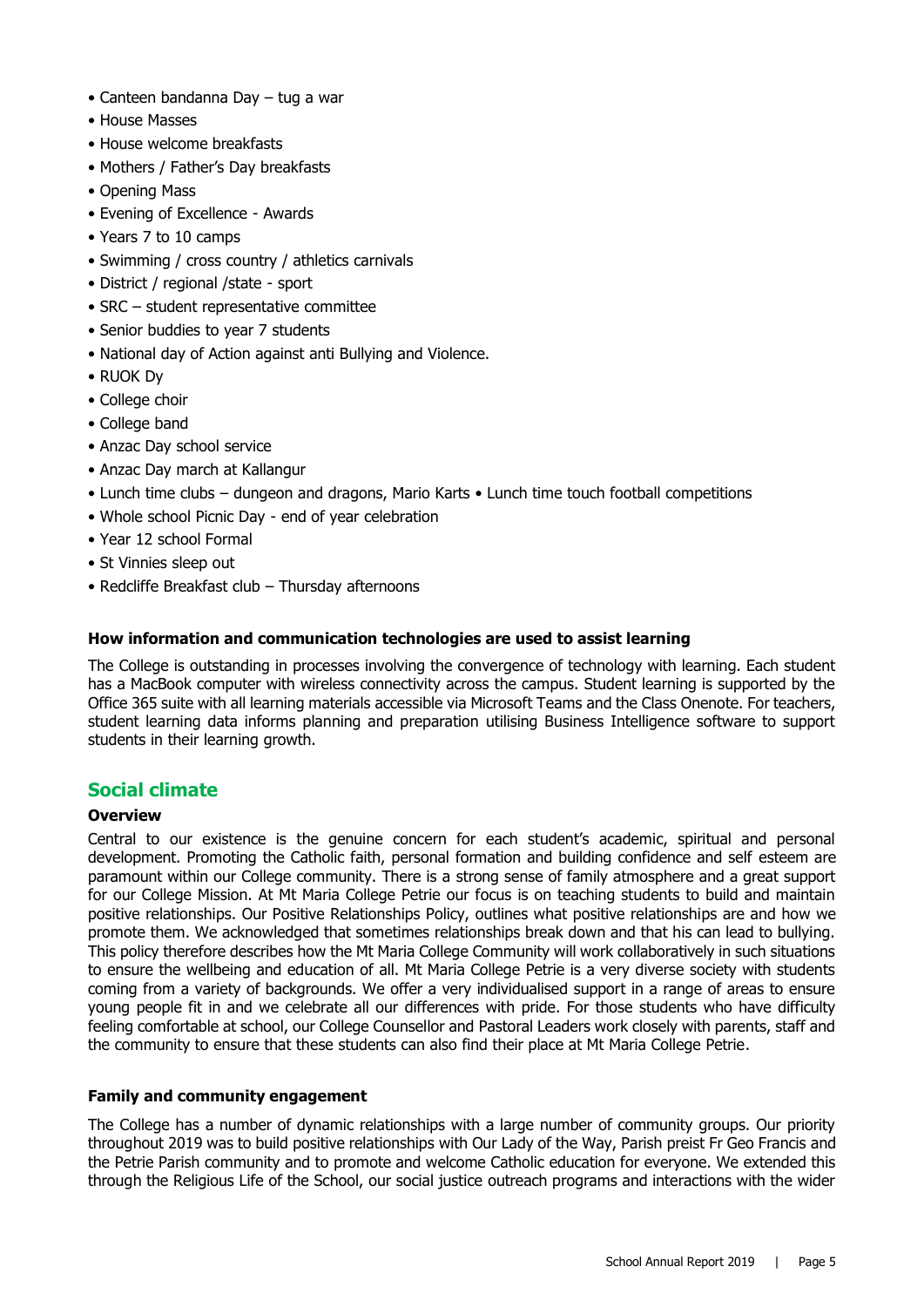community. This has been particularly evident with our ongoing support of the Breakfast Club in Redcliffe, which staff and students support every Thursday.

Parents and caregivers continue to be an important part of our community. The college is supported by the very active Parents and Friends Association. The P&F meet once a month with the College Leadership Team and feedback through these meetings indicate that there is a high level of parent satisfaction with the college.

A college newsletter is distributed to parent's fortnightly with general information about the college. Specific details regarding academic and co-curricular programs can be obtained via the college's website and parent portal. Parent / teacher interviews occur in terms two and four. Parents are also invited to attend information evenings throughout the year.

Parents are welcome to attend the Opening College Mass, Full School Liturgy's, Champagnat Day Mass, Awards Evenings, sporting carnivals and all other significant events at the college. We also host welcome BBQ's for parents and students at the start of the year for each house group. Mother's Day and Father's Day Breakfast are also very well attended by parents.

#### **Environmental footprint**

#### **Reducing the school's environmental footprint**

This is the first year of reporting on the school's electricity usage. Responsible energy usage supports the school's efforts towards a living response to Pope Francis' Encyclical Laudato Si' Care for our Common Home. During 2019 the College commenced engagement in the ERAMP (Energy Reduction and Management Plan) process to live out Laudato Si.

| <b>Environmental footprint indicators</b> |                           |  |
|-------------------------------------------|---------------------------|--|
| Years                                     | <b>Electricity</b><br>kWh |  |
| 2019                                      | 189260                    |  |

#### **School funding**

#### **School income broken down by funding source**

School income, reported by financial year accounting cycle using standardized national methodologies and broken down by funding source is available via the [My School](http://www.myschool.edu.au/) website.

#### **How to access our income details**

- 1. Click on the My School link <http://www.myschool.edu.au/>.
- 2. Enter the school name or suburb of the school you wish to search.

| Find a school                   |              |                    |              | <b>Search website</b> |              |
|---------------------------------|--------------|--------------------|--------------|-----------------------|--------------|
| Search by school name or suburb |              |                    |              |                       | Go           |
| <b>School sector</b>            | $\checkmark$ | <b>School type</b> | $\checkmark$ | <b>State</b>          | $\checkmark$ |

3. Click on 'View School Profile' of the appropriate school to access the school's profile.

|--|

4. Click on 'Finances' and select the appropriate year to view the school financial information.

| School profile | <b>NAPLAN</b> | Attendance | Finances 1 | VET in schools | Senior secondary | Schools mar |
|----------------|---------------|------------|------------|----------------|------------------|-------------|
|                |               |            |            |                |                  |             |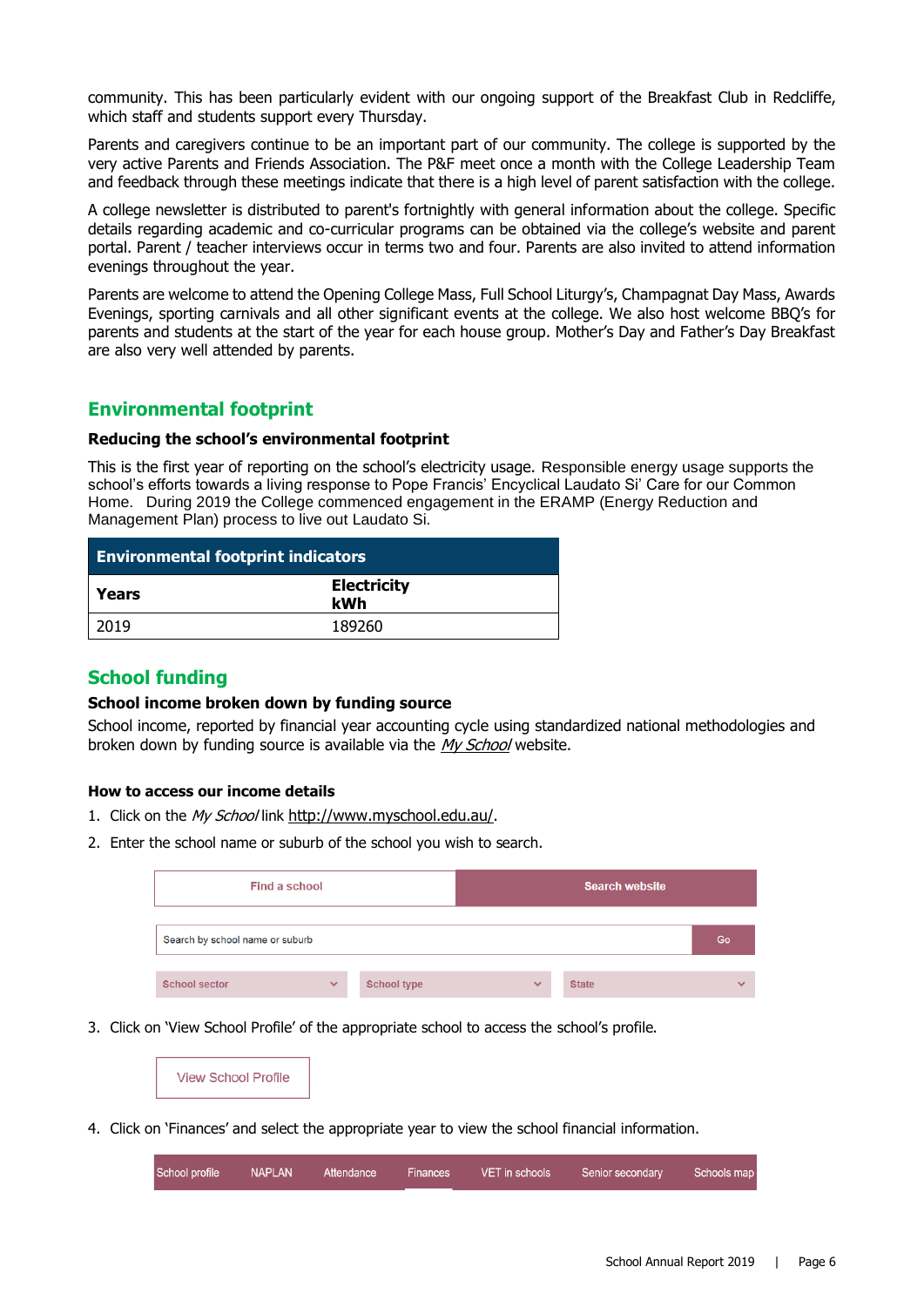Note: If you are unable to access the internet, please contact the school for a hard copy of the school's financial information.

# **Our staff profile**

#### **Workforce composition**

| <b>Description</b>           | <b>Teaching Staff</b> | Non-Teaching Staff |
|------------------------------|-----------------------|--------------------|
| Headcount                    | 53                    | -47                |
| <b>Full-time Equivalents</b> | 86.5                  | 34.2               |

#### **Qualifications of all teachers\***

| <b>Highest level of qualification</b> | Number of classroom teachers and school<br>leaders at the school |
|---------------------------------------|------------------------------------------------------------------|
| Doctorate                             |                                                                  |
| <b>Masters</b>                        |                                                                  |
| Graduate diploma etc.**               | 9                                                                |
| Bachelor degree                       | 35                                                               |
| Diploma                               |                                                                  |
| Certificate                           | 0                                                                |

\*Teaching staff includes School Leaders

\*\*Graduate diploma etc. includes graduate diploma, bachelor honours degree, and graduate certificate.

#### **Professional development**

#### **Expenditure on and teacher participation in professional development**

The total funds expended on teacher professional development in 2019 were \$40,992.

The major professional development initiatives are as follows:

- **Literacy Education**
- Adjusting learning to individualise instruction
- Enhancement of our Marist Catholic Identity

The proportion of the teaching staff involved in professional development activities during 2019 was 100%.

#### **Staff attendance and retention**

**Average staff attendance**

| <b>Description</b>                                                    |       |
|-----------------------------------------------------------------------|-------|
| Staff attendance for permanent and temporary staff and school leaders | 95.1% |

#### **Proportion of staff retained from the previous school year.**

From the end of the previous school year, 95.5% of staff was retained by the school for the entire 2019.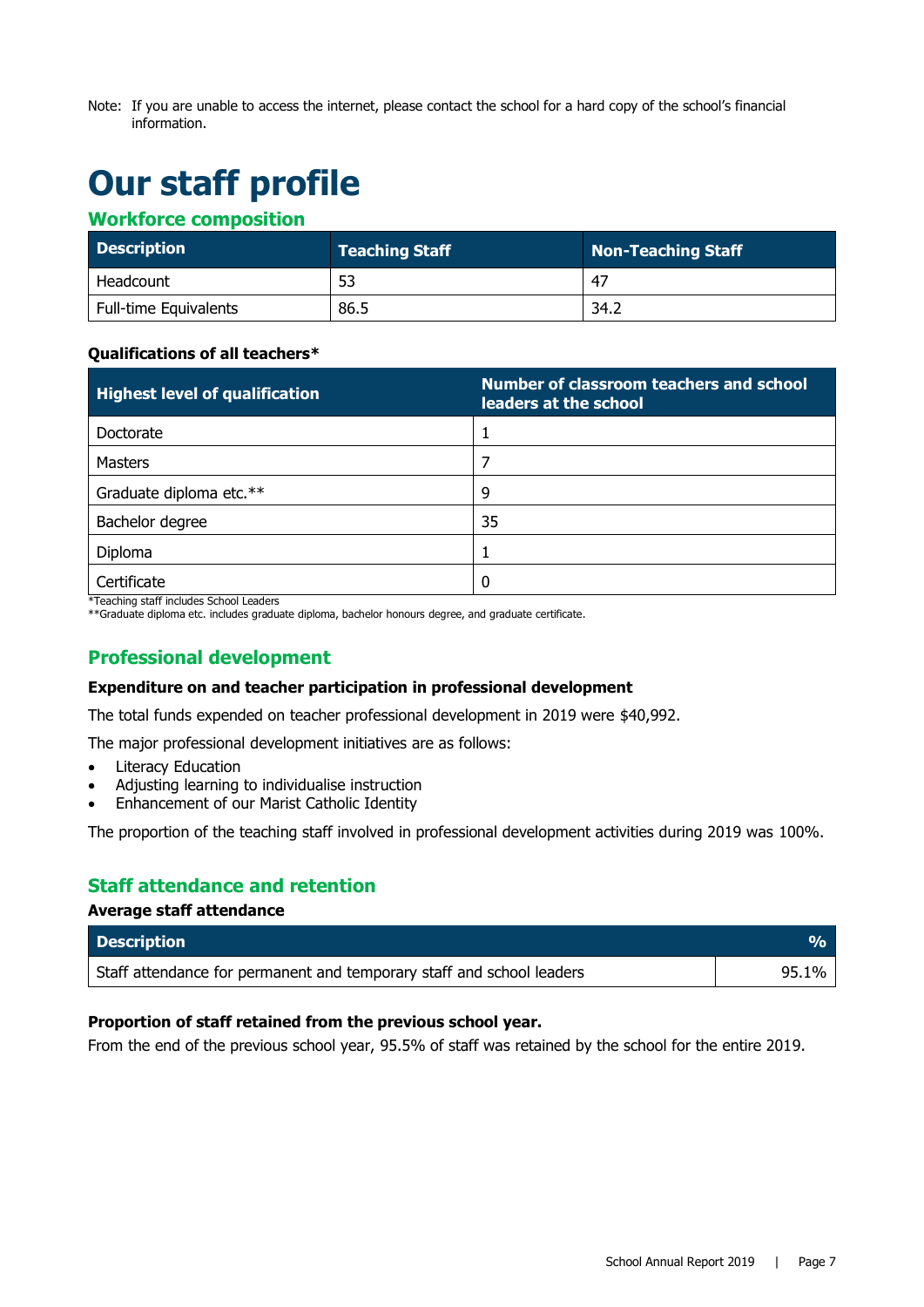# **Performance of our students**

#### **Student attendance**

| <b>Description</b>                                                                | $\frac{0}{0}$ |
|-----------------------------------------------------------------------------------|---------------|
| The overall attendance rate* for the students at this school                      | 83.7%         |
| Attendance rate for Aboriginal and Torres Strait Islander students at this school | 79.6%         |

| Average attendance rate per year level |       |                         |       |  |
|----------------------------------------|-------|-------------------------|-------|--|
| Year 7 attendance rate                 | 87.1% | Year 10 attendance rate | 81.6% |  |
| Year 8 attendance rate                 | 85.4% | Year 11 attendance rate | 81.3% |  |
| Year 9 attendance rate                 | 81.9% | Year 12 attendance rate | 82.4% |  |

\*The student attendance rate is generated by dividing the total of full-days and part-days that students attended, and comparing this to the total of all possible days for students to attend, expressed as a percentage.

The overall student attendance rate in 2019 for all Brisbane Catholic Education schools across years 7-12 was 88.5%.

#### **Apparent retention rate from Year 10 to Year 12**

| <b>Description</b>                                                             |       |
|--------------------------------------------------------------------------------|-------|
| Year 12 student enrolment as a percentage of the Year 10 (2017) student cohort | 97.1% |
| $-$                                                                            |       |

The apparent retention rate for Year 10 to Year 12 = the number of full time students in Year 12 expressed as the percentage of those students who were in Year 10 two years previously (this may be greater than 100%).

#### **Description of how non-attendance is managed by the school**

- Rolls are marked at morning PC
- Rolls are then marked at the beginning of each lesson.
- Students that are absent from school and there is no notification from the parents, parents receive a text message during period 1 notifying parent that their child is not at school.
- If a student is absent from a class but is present at school, they will call CONNECT. The CONNECT teacher will then check, TLC, office and school grounds for the student.
- Parents are notified if their child cannot be found in the school grounds.
- Students that are absent 2 days in a week School officer on a Friday afternoon emails each Pastoral Leader and the School Counsellor the students and the reason for the absenteeism. Students that are absent and parents have notified the school are included on this list.
- Pastoral leaders will check the students from their House. If they are aware of the absenteeism eg. Holiday, illness, they will take no further action. However, will follow up over the next week.
- Pastoral Care teachers will be emailed by the PL on any absenteeism that needs further action. PC teacher will then call parents / carer. PC teacher will report back to the PL after contact is made. • If the PC teacher cannot make contact the PL will then try to make contact.
- If no contact can be made the PL will notify the DP and school counsellor to make further investigations.
- If absenteeism continues stakeholders meeting is called with parent / carer, Deputy Principal, Pastoral leader, Case manager and PC teacher.

#### **NAPLAN**

#### **Average NAPLAN results**

|         | Year 7        |                  | Year 9        |                  |
|---------|---------------|------------------|---------------|------------------|
|         | <b>School</b> | <b>Australia</b> | <b>School</b> | <b>Australia</b> |
| Reading | 515.7         | 546.0            | 537.8         | 580.4            |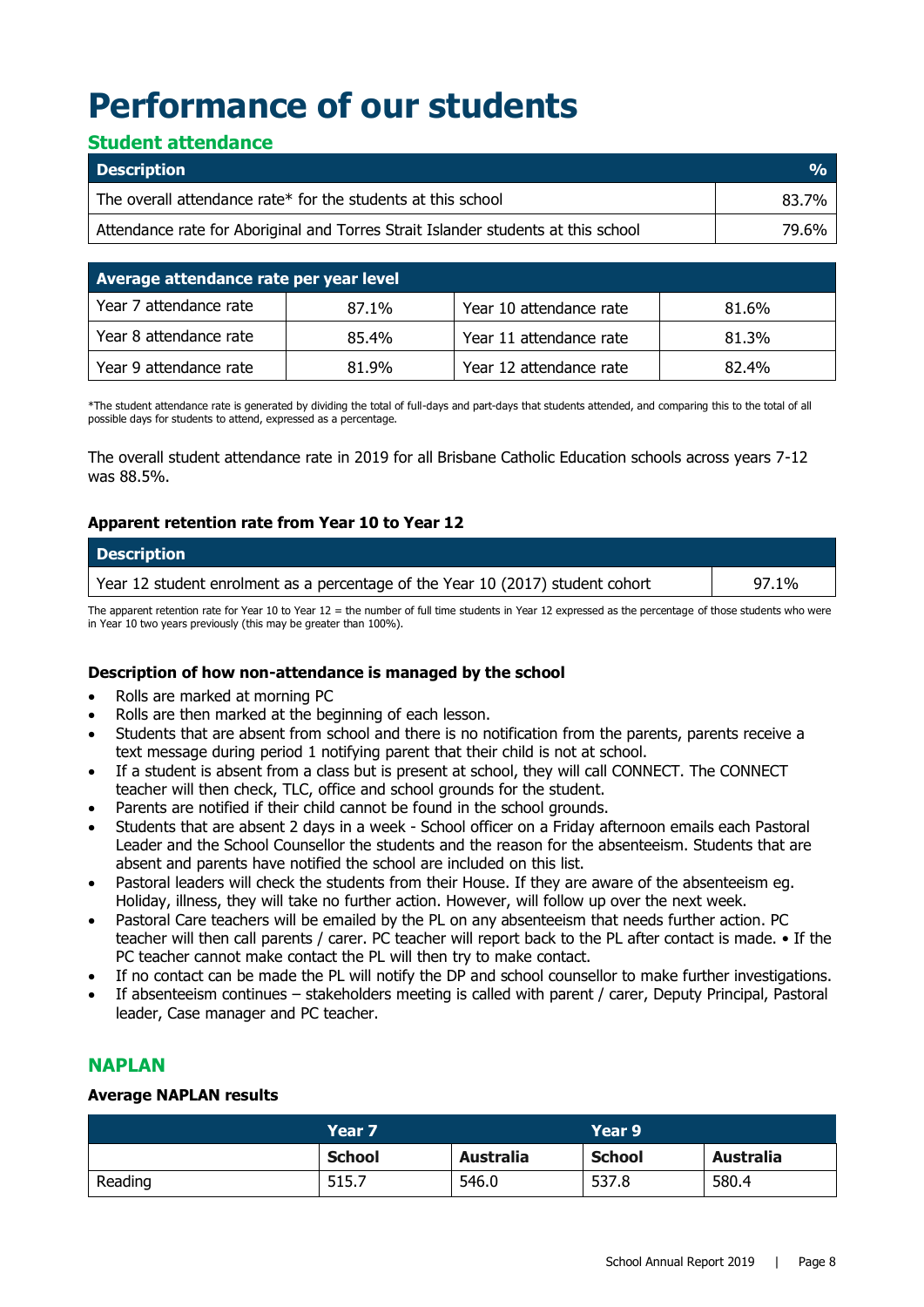|                         | Year <sub>7</sub> |       | Year 9 |       |
|-------------------------|-------------------|-------|--------|-------|
| Writing                 | 458.4             | 513.2 | 462.0  | 548.9 |
| Spelling                | 492.4             | 545.6 | 522.5  | 582.3 |
| Grammar and punctuation | 488.3             | 541.7 | 494.9  | 573.2 |
| Numeracy                | 504.5             | 554.1 | 548.7  | 592.0 |

#### **Year 12 outcomes**

| <b>Description</b>                                                                                                                                 | 2019 |
|----------------------------------------------------------------------------------------------------------------------------------------------------|------|
| Number of students receiving a Senior Statement                                                                                                    | 33   |
| Number of students awarded a Queensland Certificate of Individual Achievement.                                                                     | 0    |
| Number of students awarded a Queensland Certificate of Education (QCE) at the end of Year<br>12.                                                   | 32   |
| Number of students receiving an Overall Position (OP)                                                                                              | 0    |
| Number of students awarded one or more Vocational Educational Training (VET)<br>qualifications (including SAT).                                    | 33   |
| Number of students awarded a VET Certificate II or above.                                                                                          | 25   |
| Number of students who were completing/continuing a School-based Apprenticeship or<br>Traineeship (SAT).                                           | 6    |
| Number of students awarded an International Baccalaureate Diploma (IBD).                                                                           | N/A  |
| Percentage of OP/IBD eligible students with OP 1-15 or an IBD.                                                                                     | N/A  |
| Percentage of Year 12 students who are completing or completed a SAT or were awarded<br>one or more of the following: QCE, IBD, VET qualification. | 100% |
| Percentage of Queensland Tertiary Admissions Centre (QTAC) applicants received a tertiary<br>offer.                                                | 100% |

As at March 2020. The above values exclude VISA students.

#### **Vocational Educational Training qualification (VET)**

| Year | Number of students awarded certificates under the Australian Qualification<br><b>Framework (AQF)</b> |                |                          |  |
|------|------------------------------------------------------------------------------------------------------|----------------|--------------------------|--|
|      | Certificate I                                                                                        | Certificate II | Certificate III or above |  |
| 2019 |                                                                                                      |                | ,,                       |  |

As at March 2019. The above values exclude VISA students.

Students participated and successfully completed a broad range of VET qualification as part of the TAFE in Schools Program. These qualifications were in line with their SETP and possible future career aspirations. These VET qualifications included:

- Information Technology
- Community Services
- Sport and Recreation
- Horticulture
- Construction
- Electrotechnology

#### **Student destinations**

#### **Post-school destination information**

The results of the 2019 post-school destinations survey, Next Step – Student Destination Report (2019 Year 12 cohort), will be uploaded to the Brisbane Catholic Education's website in September.